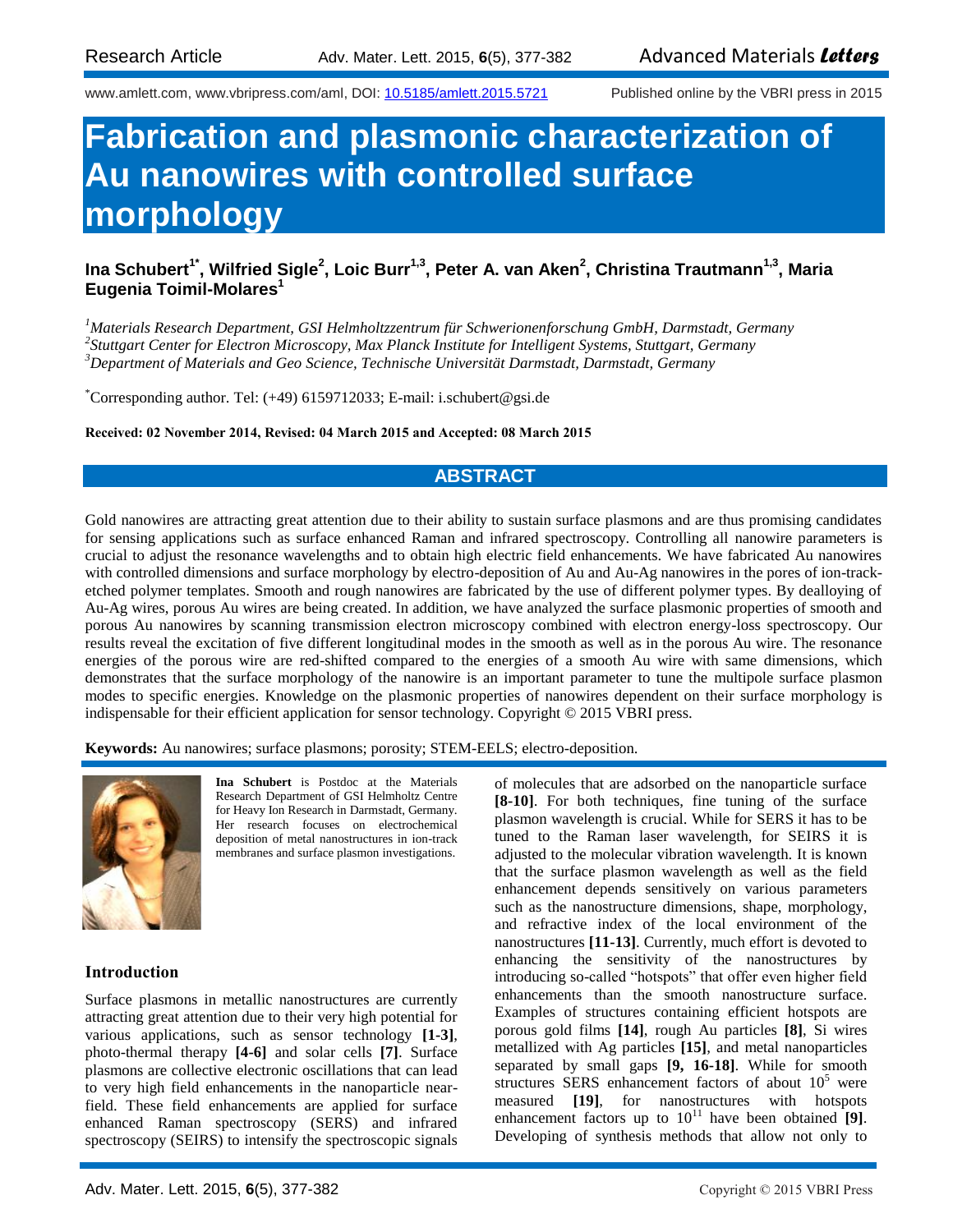adjust the nanostructure dimensions but also to control the surface morphology of the nanostructures is thus beneficial for sensor applications.

For the synthesis of nanostructures, we applied the iontrack technology where nanowires are electro-deposited in ion-track-etched polymer templates **[20]**. The method provides control on a number of nanowire parameters such as length, diameter, geometrical shape, crystallinity, surface morphology, and composition. Cylindrical, conical, and biconical nanostructures have been demonstrated **[20, 21]**. The diameter of the wires can be controlled between 15 nm and several 100 nm, nanowire lengths between 1 µm and 100 µm are possible [22]. Recently, rough and smooth Bi<sub>1-</sub>  $xSb_x$  nanowires were prepared by using different polymer templates **[23]**. A novel approach to further enhance the surface area of the electro-deposited wires and to create voids that may serve as hotspots in plasmonics is the chemical dissolution of the less noble component in alloy wires, which results in the formation of porous structures **[24, 25]**. For spherical porous particles fabricated by a seed-mediated growth process, it has been shown recently that they possess a high plasmonic tunability and enhanced near-fields compared to smooth particles **[26]**.

In this report, we present the electro-deposition of Au nanowires in the pores of ion-track-etched polymer templates using two different approaches to modify (1) the surface roughness and (2) the wire porosity. In addition, the plasmonic properties of smooth and porous Au nanowires are compared using electron energy-loss spectroscopy combined with scanning transmission electron microscopy (STEM-EELS). This method enables us to study the multipole longitudinal and transversal surface plasmons with very high spatial resolution. Our results are crucial for the efficient application of porous nanowires as substrates for SERS and SEIRS.

## **Experimental**

#### *Materials*

As templates for the nanowires served 30  $\mu$ m polycarbonate membranes (Makrofol M) and 12 µm thin polyethyleneterphtalate (PET), both purchased from Bayer. For nanowire electrodeposition two different electrolytes were used. Sulfide-based Au electrolyte with pH-value of 7.5 was obtained from METAKEM (Usingen, Germany) For preparation of cyanide based electrolytes,  $KAu(CN)<sub>2</sub>$ , and  $Na<sub>2</sub>CO<sub>3</sub>$  were purchased from Carl Roth (Karlsruhe, Germany) and  $KAg(CN)_2$  from Sigma Aldrich and dissolved in deionized water. Their concentrations in the different electrolytes are given in the results and discussion section. Si wafers (Si-Mat, Kaufering, Germany) were applied as substrates for scanning electron microscopy (SEM), while 30 nm-thin  $Si<sub>3</sub>N<sub>4</sub>$  membranes (Plano, Wetzlar, Germany) served as substrates for STEM-EELS. HNO<sub>3</sub> (65%), Dichloromethane ( $\geq$ 99.5%) and NaOH (≥98%) were purchased from Carl Roth.

#### *Method*

Au nanowires with controlled surface morphology are fabricated by electro-deposition in ion-track-etched polymer templates. Different polymer foils are irradiated with swift heavy ions at the linear accelerator UNILAC at GSI Helmholtz Centre for Heavy Ion Research in Darmstadt, Germany. Each ion creates along its trajectory a track in the foil consisting of complex damage of the polymer. Subsequent chemical etching of the irradiated polymer using 6 M NaOH at 50 °C selectively dissolves the ion tracks creating nanochannels. The etching time controls the nanochannel diameter. After the etching process, a thin Au film is sputtered on one side of the polymer foil to serve as the cathode for the electro-deposition process. First, the Au film is electrochemically reinforced by a copper layer to completely close the pores and ensure mechanical stability. In a second step, Au or Au-Ag nanowires are electrochemically deposited in the pores of the template. To release the nanowires from the template, the polymer is dissolved using dichloromethane. Afterwards, the nanowires were released from their back-layer by ultrasonification in clean dichloromethane solution. Several of the nanowires were drop-cast on Si wafers or  $Si<sub>3</sub>N<sub>4</sub>$ membranes.

STEM-EELS measurements were performed at the Zeiss SESAM transmission electron microscope operated at 200 kV at the Max Planck Institute for Intelligent Systems in Stuttgart, Germany. The very high energy resolution of 0.1 eV is obtained by the use of a field-emission gun and an electrostatic omega-type monochromator **[27]**. The present experiments were carried out using a width of 0.12 eV in order to increase the electron probe current and improve the counting statistics. In all spectra that are shown in the following, we have subtracted the zero-loss peak by fitting a power-law function to the positive energy-loss tail of this peak.

SEM analysis of the wires was performed in a Jeol JSM7401-F field emission SEM. Compositional analysis was carried out at 20 kV using a Bruker energy-dispersive X-ray (EDX) detector.

#### **Results and discussion**

**Fig. 1a** and **1b** show Au nanowires obtained from a sulfidebased Au electrolyte (METAKEM, pH 7.5) in a twoelectrode arrangement at 50°C with a Au wire as anode. Using different kinds of polymer templates allows us to control successfully the surface morphology of our wires. **Fig. 1a** shows smooth nanowires deposited in a 30  $\mu$ m thin polycarbonate membrane by applying a voltage of -0.7 V. Rough Au nanowires are created in a 12 µm thin PET foil at a potential of -0.8 V (**Fig. 1b)**.

We have also synthesized Au-Ag alloy nanowires by electrochemical deposition from an electrolyte containing 50 mM KAu $(CN)_2$ , 50 mM KAg $(CN)_2$  and 0.25 M Na<sub>2</sub>CO<sub>3</sub> in a three-electrode arrangement at 60 °C. A platinum wire served as anode. **Fig. 2a** and **2c** show SEM images of Au-Ag nanowires deposited at voltages of -1.1 V and -0.5 V vs. Ag/AgCl reference electrode, respectively. EDX in SEM measurements of bundles of these nanowires reveal that the created nanowires consist of Ag:Au ratios of about 60:40 and 90:10, respectively. The Si wafers with the wires were dipped into concentrated nitric acid for 3 h to dissolve the Ag in the alloy nanowires and create porous wires. **Fig. 2b** and **2d** show the same nanowires as in **Fig. 2a** and **2c** after the nitric acid treatment. The insets depict parts of the wires at higher magnification. For the wire deposited at higher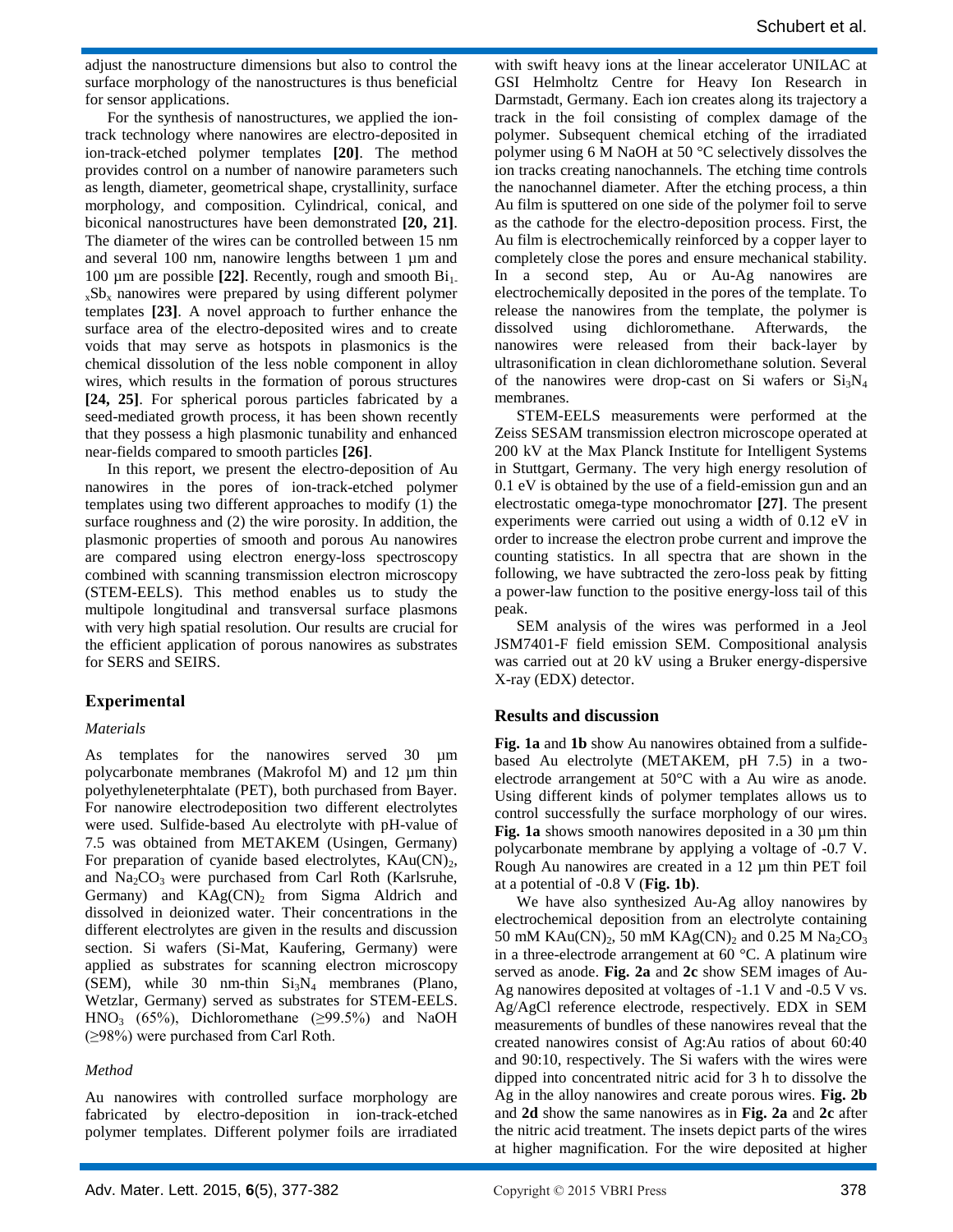voltage (**Fig. 2b**), we observe that it has maintained its overall cylindrical shape and its diameter, but reveals almost homogeneously distributed pores. EDX measurements show that small Ag concentrations of 5-10 at. % remain in the porous nanowires after the nitric acid treatment. Erlenbacher *et al.* have shown in their theoretical work that during dealloying of Au-Ag films the porosity is created by dissolution of Ag atoms on the film surface, along with surface diffusion of the Au atoms **[28, 29]**. The Ag dissolution process proceeds until the complete surface is passivated by Au atoms. Residual Ag atoms may be enclosed by the Au atoms dependent on the initial Au-Ag concentration. High-resolution transmission electron microscopy (HRTEM) analysis for a deeper understanding of the dealloying process in our Au-Ag nanowires is in progress and will be reported in a separate manuscript **[30]**.



**Fig. 1.** (a) Smooth Au nanowires with diameter of ~220 nm deposited in polycarbonate and (b) rough Au wires of ~ 140 nm diameter deposited in PET.



**Fig. 2.** SEM images of Au-Ag nanowire with Ag:Au composition of 60:40 (a) before and (b) after nitric acid treatment. SEM images of Au-Ag nanowires with Ag:Au ratio of 90:10 (c) before and (d) after nitric acid treatment. The two insets in (b) and (d) show parts of the porous wires at higher magnification.

For the wires fabricated at low voltage (**Fig. 2d**), the structures have even higher porosity and are partly separated into segments. The diameter is strongly reduced compared to the initial wires. This result shows that the initial composition of the nanowire influences strongly the resulting shape and porosity after dealloying. Fine-tuning of the initial Au-Ag concentration is necessary, to adjust the porous structures for special applications. For nanowires with higher Au concentration of 60 %, we find that the wires remain non-porous after the nitric-acid treatment.

The plasmonic properties of our smooth and porous Au nanowires with length of about 1 µm were analyzed by STEM-EELS. It is well known that the electron beam in the TEM excites surface plasmons in Au wires **[31, 32]**. The resonance energies, which depend on the excitation position, are probed by measuring EEL spectra. Positions of high energy-loss probability along the nanowires can be assigned to the positions of the surface charge maxima of the different surface plasmon modes **[33-35]**. First, we discuss the result for a smooth Au wire and secondly we analyse a porous wire with very similar dimensions as the smooth one. Finally, the results are compared to finite element simulations.

**Fig. 3a** shows a map of 100 STEM-EEL spectra measured along a pure Au nanowire with length  $L = 895 \pm 100$ 5 nm and diameter  $D = 95 \pm 5$  nm. The wire is deposited from an electrolyte containing  $0.25$  M Na<sub>2</sub>CO<sub>3</sub> and 50 mM  $KAu(CN)_2$  at -1.1 V vs. Ag/AgCl electrode. The electron beam is scanned along the wire as indicated by the red arrow in the TEM image. The average distance of the scan line to the nanowire is  $\sim 10$  nm. Each horizontal line in the map corresponds to one EEL spectrum. The color indicates the energy-loss probability. **Fig. 3b** shows one example spectrum that has been extracted from the map at the position of the red dot in the TEM image on the right. The map reveals the energies for the first five different multipole longitudinal surface plasmon modes together with a broad transversal resonance at 2.3 eV. This transversal mode can be excited at all positions along the wire which distinguishes this mode from all the longitudinal modes. The surface charge distribution for each of the modes is schematically shown on top of the map. For the five longitudinal modes, it is obvious that the energy difference between two consecutive modes as well as the intensity of the maxima decreases with increasing energy. This effect has been previously observed for Au wires of different aspect ratios **[34]**.



**Fig. 3.** (a) High-resolution EELS map of a single Au nanowire ( $L = 895 \pm 100$ 5 nm and  $D = 95 \pm 5$  nm). The electron beam is scanned along the red arrow in the TEM image. The schematics on top of the map illustrate the surface charge distributions for the different surface-plasmon modes and (b) EEL spectrum extracted from the map at the position of the red dot in the TEM image on the right.

In addition, porous nanowires were investigated and the spectra were compared to the ones of the smooth wires. **Fig. 4** shows a TEM image of a typical porous nanowire with line profiles of  $Ag-L_{\alpha}$  and  $Au-L_{\alpha}$  X-ray intensities measured in an SEM along the green arrow. The nanowire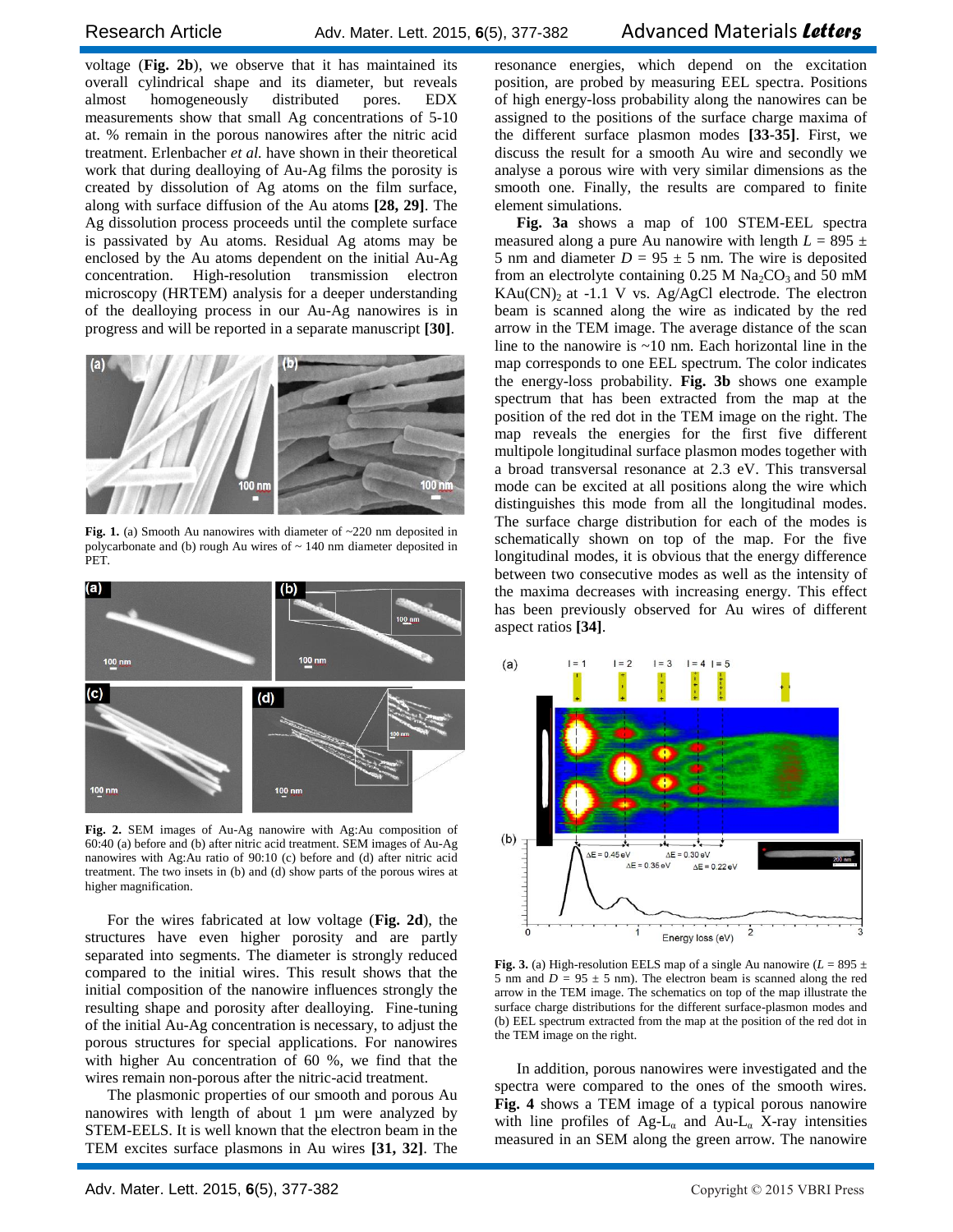was prepared from an electrolyte containing 50 mM  $KAu(CN)_2$  and 50 mM  $KAg(CN)_2$  at -1.1 V. The nanowire has a length  $L = 1000 \pm 10$  nm and a diameter  $D = 90 \pm 10$ nm. The TEM image reveals an inhomogeneous porosity along the wire. The EDX scan allows the distinction of three different parts: A less porous part on the left side, where the Ag concentration is highest; a strongly porous part in the middle of the wire, with pore sizes up to  $\sim$ 20 nm and a lower Ag content; finally a small part on the right which is not porous; here the Ag concentration is lowest. The non-constant Ag concentration has to be considered for the surface plasmon analysis and is caused by the synthesis process. Probably, the Au-rich part is due to the sputtering process during the nanowire synthesis. (To create a cathode for the electro-deposition, a Au layer was sputtered on the backside of the polymer template). It is known that during this process sputtered Au enters the pores, resulting in a short Au nanowire segment. The inhomogeneous porosity is assigned to the hydrophobicity of the  $Si<sub>3</sub>N<sub>4</sub>$  substrate. A high porosity is related to an efficient dealloying process and thus a resulting small Ag content.



**Fig. 4.** TEM image of a porous Au nanowire together with line profiles of Ag-L<sub> $\alpha$ </sub> (black) and Au-L<sub> $\alpha$ </sub> (red) X-ray intensities measured in a SEM.

**Fig. 5a** shows the high-resolution plasmonic energyloss map, consisting of 100 EEL spectra, measured along this porous nanowire. As for the pure Au wire, each horizontal line corresponds to one spectrum and the color in the map indicates the number of counts. **Fig. 5b** depicts one spectrum extracted from the map, its acquisition site being marked in the TEM image by the red dot. Similarly as for the pure Au nanowire, the map reveals five lowenergy modes that can be assigned to the longitudinal modes of multipole orders  $l = 1$  to 5. Furthermore, the decrease in intensity with increasing energy, and the continuously decreasing energy difference between two consecutive modes can be confirmed also for the porous nanowire. Overall, the porosity of the nanowire seems to have a surprisingly small impact on these five low-order longitudinal surface plasmon modes. As for the pure Au wire, these low-order longitudinal modes reveal in position and intensity almost mirror symmetry to the wire center. On the other hand, for the modes at energies higher than 1.6 eV the symmetry is lost. Several intensity maxima are visible that are shifted in energy depending of the position along the wire and it is difficult to assign them to a specific mode. We assign this to both, the influence of the varying porosity

along the nanowire together with the varying Au-Ag composition. We tentatively assign these intensity maxima to transversal modes. From the map in **Fig. 5a** their energies are determined to vary between 1.9 and 2.3 eV and depend on the position along the wire. These energies are lower than the energy of the transversal mode of the pure Au wire centered at 2.3 eV.



**Fig. 5.** (a) High-resolution EELS map of a porous Au nanowire with *L* =  $1000 \pm 10$  nm and  $D = 90 \pm 10$  nm. The electron beam is scanned along the red arrow in the TEM image. The schematics reveal the surface charge distributions for the different surface plasmon modes and (b) EEL spectrum extracted from the map at the position of the red dot in the TEM image.

Finally, we have simulated by finite element simulations with CST Microwave Studio the longitudinal multipoleorder resonance energies of two single Au nanowires with lengths and diameters identical to the two here experimentally analyzed wires. In our simulations, the surface plasmons are excited by a small radiating dipole located at one end of the nanowire and the electric field strength at the opposite end was calculated. The resonance energies are chosen as the energies where the electric field strength has its maximum. Details on the simulation are described in **[35]**. The nanowires are defined as cylindrical objects with hemispherically shaped edges. The dispersion curve of Au is taken from reference **[36]**. **Fig. 6** shows the resonance energies calculated in the simulation for a Au wire with  $L = 895$  nm,  $D = 95$  nm (red squares) and a Au wire with  $L = 1000$  nm and  $D = 90$  nm (blue squares). In addition, the figure shows the experimentally determined energies for the two wires. For the pure Au wire, there is an obvious red-shift for the experimental determined energies compared to the simulated ones. A comparable red-shift between experiment and theory has been previously reported by other authors **[32, 37]** and originates most probably from uncertainties in the dispersion relation for Au, the surface roughness of the wire, and the shape of the wire ends. For the wire with length  $L = 1000$  nm, we find a much stronger red-shift between the experimental data (porous Au wire) and simulated values (smooth Au wire). This strong red-shift shows that like the transversal mode, also the longitudinal resonance energies of the porous wire are red-shifted compared to the resonance energy of a smooth Au wire with same dimensions. A descriptive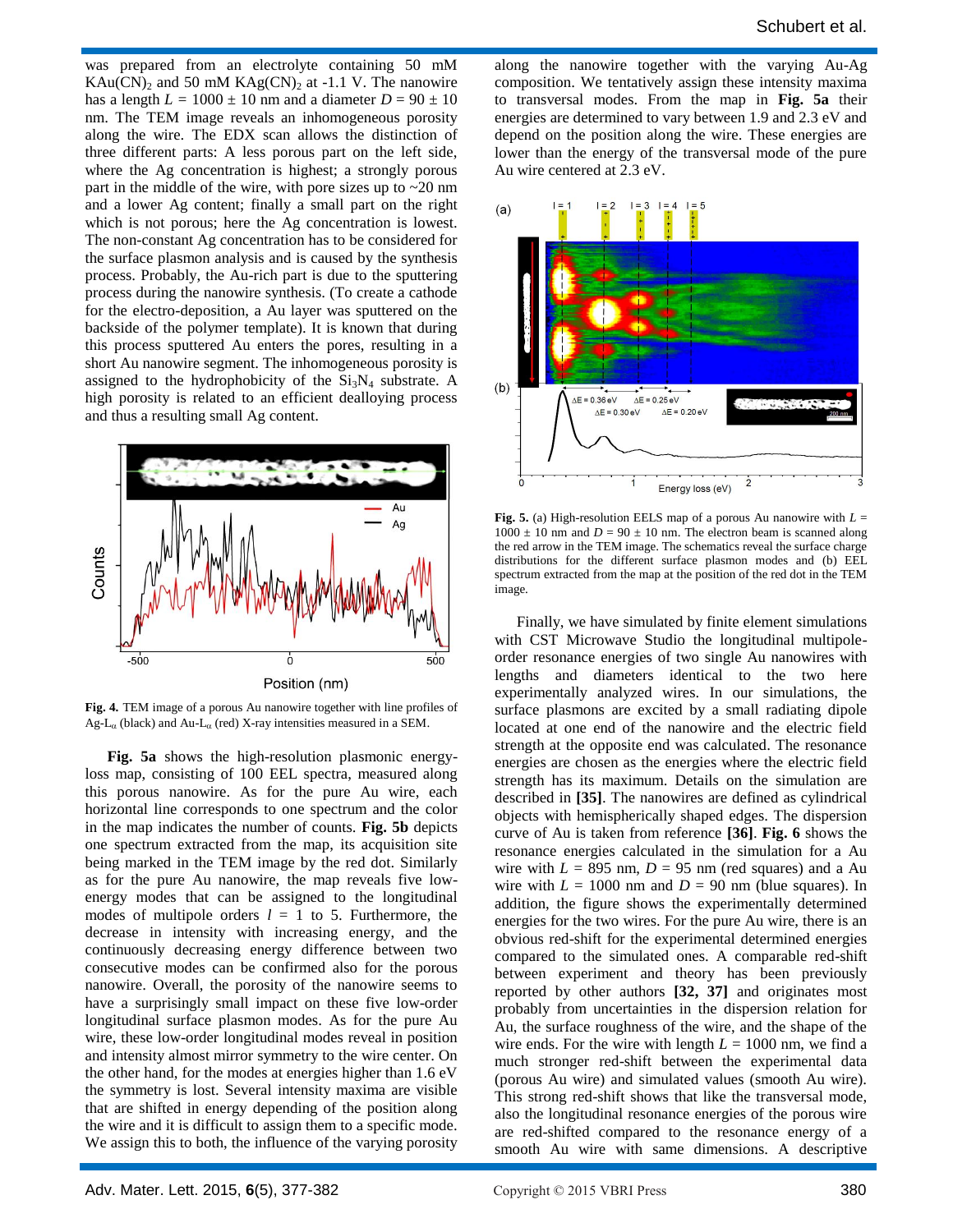explanation for this red-shift is the increased surface area of the porous wire that results in an intrinsically longer surface plasmon wavelength. This red-shift of the modes of the porous wire is in agreement with the observations reported in reference **[38]** where extinction spectra of short (few hundred nanometers long) porous nanorods were investigated. The authors report that the modes are redshifted with increasing porosity.



**Fig. 6.** Surface plasmon resonance energies for the five different multipole modes of the simulated and measured wires. The red squares correspond the simulated values for a Au wire with  $L = 985$  nm and  $D =$ 95 nm, the red dots correspond the STEM-EELS results for the wire with corresponding dimensions. The blue squares show the calculated resonance energies for a pure Au wire with *L*= 1000 nm and *D* = 90 nm. The blue dots give the data for the STEM-EELS analysis of the porous Au wire with these dimensions.

#### **Conclusion**

In conclusion, Au nanowires with controlled surface morphology are created by electro-deposition in ion-tracketched polymer templates and are ideal model systems to test plasmonic properties of nanowires. Our method allows the fabrication of smooth, rough, and porous nanowires. The presented results highlight the potential of the porous Au wires with their increased surface areas and formation of voids as promising Raman substrates. Tuning of the initial Au-Ag concentration is necessary to adjust the porosity and wire shape.

Detailed surface plasmon analysis by STEM-EELS on these wires together with simulations reveal a red-shift of the resonances of porous wires compared to smooth wires with same dimensions. Similar characteristics of the multipole surface plasmon modes for porous wires are found compared to smooth wires, such as decreasing mode intensity with increasing energy, and a continuously decreasing energy difference between two consecutive modes. Our results demonstrate that the surface morphology of a nanowire is an additional parameter for tuning the multipole surface plasmon modes to specific wavelengths, which is of high importance for sensing applications.

#### **Acknowledgements**

#### **Reference**

- 1. Anker, J.N.; Hall, W.P.; Lyandres, O.; Shah, N.C.; Zhao, J.; Van Duyne, R.P.; *Nature Mater.* **2008**, *7*, 442. **DOI:** [10.1038/nmat2162](http://dx.doi.org/10.1038/nmat2162)
- 2. Willets, K.A.; Van Duyne, R.P.; *Annu. Rev. Phys. Chem.* **2007**, *58*, 267.
- **DOI:** [10.1146/annurev.physchem.58.032806.104607](http://dx.doi.org/10.1146/annurev.physchem.58.032806.104607) 3. Rosman, C.; Prasad, J.; Neiser, A.; Henkel, A.; Edgar, J.; Sönnichsen, C.; *Nano Lett.* **2013,** *13*, 3243.
- **DOI:** <http://dx.doi.org/10.1021/nl401354f> 4. El-Sayed, I.H.; Huang, X.; El-Sayed, M.A.; *Cancer Lett.* **2006,** *239*, 129.
- **DOI:** [10.1016/j.canlet.2005.07.035](http://dx.doi.org/10.1016/j.canlet.2005.07.035) 5. Huang, X.; El-Sayed, I.H.: Qian, W.; El-Sayed, M.A.; *J. Am. Chem. Soc.* **2006,** *128*, 2115. **DOI:** [10.1021/ja057254a](http://dx.doi.org/10.1021/ja057254a)
- 6. Jain, P.K.; Huang, X.; El-Sayed, I.H.; El-Sayed, M.A.; *Acc. Chem. Res.* **2008**, *41*, 1578.
- **DOI:** [10.1021/ar7002804](http://dx.doi.org/10.1021/ja057254a) 7. Atwater, H.A.; Polman, A.; *Nature Mater.* **2010**, *9*, 205. **DOI:** [10.1038/nmat2629](http://dx.doi.org/10.1038/nmat2629)
- 8. Fang, J.; Du, S.; Lebedkin, S.; Li, Z.; Kruk, R.; Kappes, M.; Hahn, H. *Nano Lett.* **2010**, *10*, 5006. **DOI:** [10.1021/nl103161q](http://dx.doi.org/10.1021/nl103161q)
- 9. Hatab, N.A.; Hsueh, C.H.; Gaddis, A.L.; Retterer, S.T.; Li, J.H.; Eres, G.; Zhang, Z.; Gu, B.; *Nano Lett.* **2010**, *10*, 4952. **DOI:** [10.1021/nl102963g](http://dx.doi.org/10.1021/nl102963g)
- 10. Neubrech, F., Pucci, A.; Cornelius, T. W.; Karim, S.; García-Etxarri, A.; Aizpurua, J.; *Phys. Rev. Lett.* **2008**, *101*, 157403. **DOI:** [10.1103/PhysRevLett.101.157403](http://dx.doi.org/10.1103/PhysRevLett.101.157403)
- 11. Jain, P.K.; Lee, K.S.; El-Sayed, I.H.; El-Sayed, M.A.; *J. Phys. Chem. B* **2006**, *110*, 7238.
- **DOI:** [10.1021/jp057170o](http://dx.doi.org/10.1021/jp057170o) 12. Link, S.; El-Sayed, M.A.; *J. Phys. Chem. B* **1999**, *103*, 4212. **DOI:** 10.1021/jp984796c
- 13. Link, S.; Mohamed, M.B.; El-Sayed, M.A.; *J. Phys. Chem. B* **1999**, *103*, 3073.
- **DOI:** [10.1021/jp990183f](http://dx.doi.org/10.1021/jp990183f) 14. Qian, L.H.; Yan, X.Q.; Fujita, T.; Inoue, A.; Chen, M.W. *Appl. Phys.Lett.* **2007,** *90*, 153120. **DOI:** [10.1063/1.2722199](http://dx.doi.org/10.1063/1.2722199)
- 15. Fang, C.; Agarwal, A.; Widjaja, E.; Garland, M.V.; Wong, S.M.; Linn, L.; Khalid, N.M.; Salim, S.M.; *Chem. Mater.* **2009**, *21*, 354. **DOI:** [10.1021/cm900132j](http://dx.doi.org/10.1021/nl103161q)
- 16. Theiss, J.; Pavaskar, P.; Echternach, P.M.; Muller, R.E.; Cronen, S.B. *Nano Lett.* **2010**, *10*, 2749. **DOI:** [10.1021/nl904170g](http://dx.doi.org/10.1021/nl904170g)
- 17. Li, S.; Pedano, M.L.; Chang, S.H.; Mirkin, C.A. *Nano Lett.* **2010**, *10*, 1722.
- **DOI:** [10.1021/nl100099g](http://dx.doi.org/10.1021/nl100099g) 18. Huck, C.; Neubrech, F.; Vogt, J.; Toma, A.; Gerbert, D.; Katzmann, J.; Härtling, T.; Pucci, A.; *ACS Nano* **2014,** *8*, 4908. **DOI:** [10.1021/nn500903v](http://dx.doi.org/10.1021/nn500903v)
- 19. Félidj, N.; Aubard, J.; Lévi, G.; Krenn, J.R.; Salerno, M.; Schider, G.; Lamprecht, B.; Leitner, A.; Aussenegg, F.R.; *Phys. Rev. B* **2002**, *65*, 075419.
- **DOI:** [10.1103/PhysRevB.65.075419](http://dx.doi.org/10.1103/PhysRevB.65.075419)
- 20. Toimil-Molares, M.E.; *Beilstein J. Nanotechnol.* **2012,** *3,* 860. **DOI:** [10.3762/bjnano.3.97](http://dx.doi.org/10.3762/bjnano.3.97)
- 21. Dobrev, D.; Vetter, J.; Neumann, R.; Angert, N.; *J. Vac. Sci. Technol. B* **2001,** *19*, 1385. **DOI:** [10.1116/1.1381066](http://dx.doi.org/10.1116/1.1381066)
- 22. Picht, O.; Müller, S.; Alber, I.; Rauber, M.; Lensch-Falk, J.; Medlin, D.L.; Neumann, R.; Toimil-Molares, M.E.; *J. Phys. Chem. C*, **2012**, *116*, 5367. **DOI:** [10.1021/jp210491g](http://dx.doi.org/10.1021/jp210491g)
- 23. Müller, S.; Schötz, C.; Picht, O.; Sigle, W.; Kopold, P.; Rauber, M.; Alber, I.; Neumann, R.; Toimil-Molares, M.E.; *Cryst. Growth, Des*. **2012**, *12*, 615. **DOI:**[10.1021/cg200685c](http://dx.doi.org/10.1021/cg200685c)
- 24. Ji, C.; Searson, P.C.; *Appl. Phys. Lett.* **2002**, *81*, 4439. **DOI:** [10.1063/1.1526920](http://dx.doi.org/10.1063/1.1526920)
- 25. [Laocharoensuk R.;](http://www.ncbi.nlm.nih.gov/pubmed?term=Laocharoensuk%20R%5BAuthor%5D&cauthor=true&cauthor_uid=19206660) [Sattayasamitsathit S.](http://www.ncbi.nlm.nih.gov/pubmed?term=Sattayasamitsathit%20S%5BAuthor%5D&cauthor=true&cauthor_uid=19206660)[; Burdick J.](http://www.ncbi.nlm.nih.gov/pubmed?term=Burdick%20J%5BAuthor%5D&cauthor=true&cauthor_uid=19206660)[; Kanatharana P.](http://www.ncbi.nlm.nih.gov/pubmed?term=Kanatharana%20P%5BAuthor%5D&cauthor=true&cauthor_uid=19206660); [Thavarungkul P.;](http://www.ncbi.nlm.nih.gov/pubmed?term=Thavarungkul%20P%5BAuthor%5D&cauthor=true&cauthor_uid=19206660) [Wang J.;](http://www.ncbi.nlm.nih.gov/pubmed?term=Wang%20J%5BAuthor%5D&cauthor=true&cauthor_uid=19206660) *ACS Nano* **2007,** *1*, 403. **DOI:** [10.1021/nn700255x](http://dx.doi.org/10.1021/nn700255x)

The research leading to these results has received funding from the European Union Seventh Framework Programme [FP7/2007-2013] under grant agreement n°312483 (ESTEEM2).